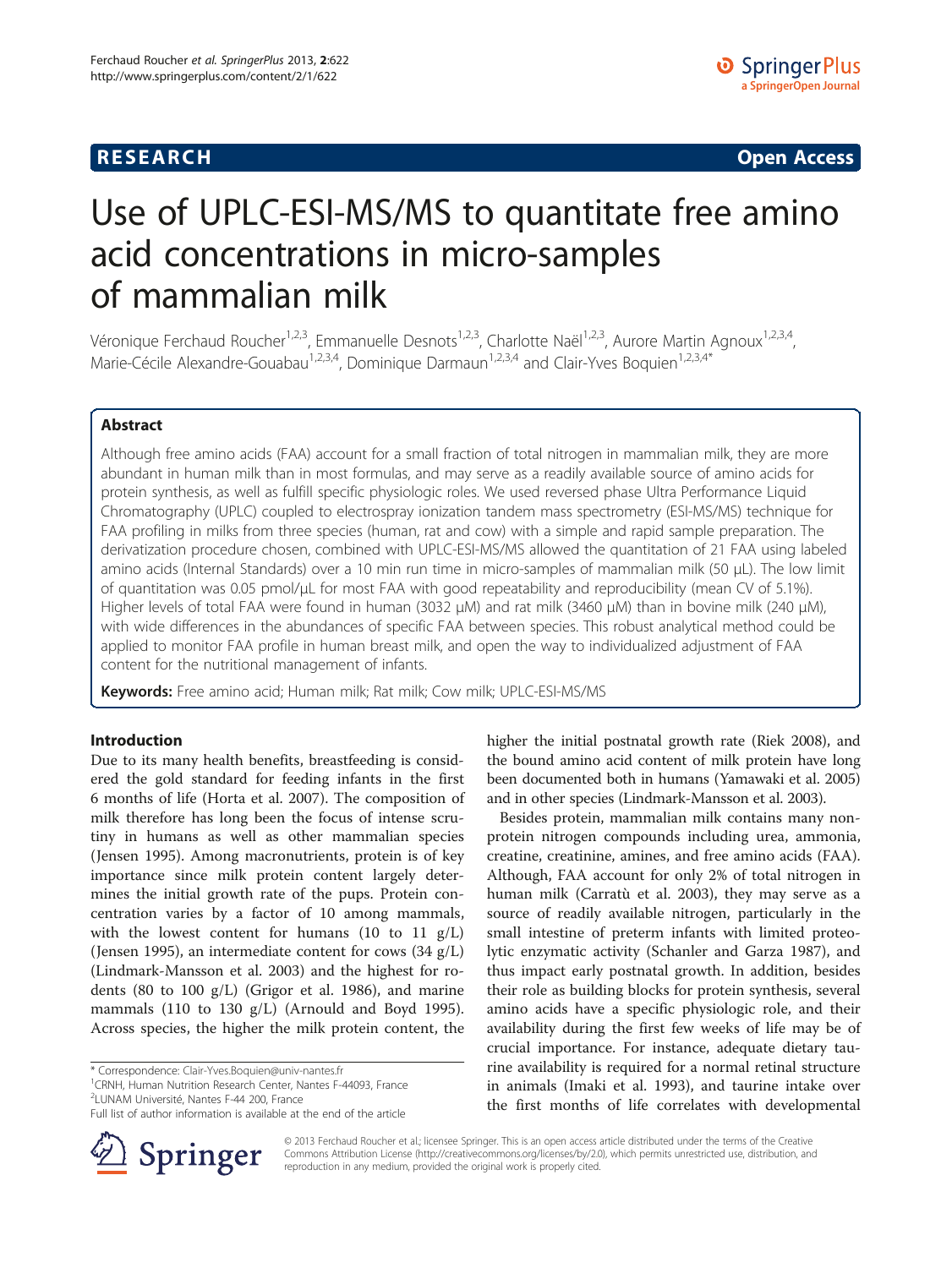quotient several years later (Wharton et al. [2004\)](#page-10-0). Accordingly, most infant formulae have been supplemented with taurine to match the needs of babies. Other free amino acids may also be conditionally essential in the first few weeks of life: in a porcine model, maternal arginine supplementation was shown to increase sows' milk arginine concentration, and enhance piglet growth (Mateo et al. [2008](#page-10-0)).

FAA have been already analyzed in human (Agostoni et al. [2000;](#page-9-0) Atkinson et al. [1980](#page-9-0); Chuang et al. [2005](#page-9-0); Pamblanco et al. [1989;](#page-10-0) Sarwar et al. [1998](#page-10-0)), cow, and other mammalian (Grigor et al. [1986](#page-9-0); Sarwar et al. [1998](#page-10-0); Wu and Knabe [1994\)](#page-10-0) milks. Yet, to the best of our knowledge, the full FAA profile has not been reported in rats although the mother-reared rat pup model has been the most commonly animal model used in neonatal nutrition. Allowing the determination of the FAA concentrations in rat milk should help nutritionists in the understanding of physiological effects observed in breastfed pups.

Multiple analytical methods have been developed for amino acid quantitation in various biological matrices, including the combination of different techniques of chromatography and various detection systems such as ion exchange chromatography amino acid analyzer (Chuang et al. [2005](#page-9-0), Yamawaki et al. [2005\)](#page-10-0), capillary electrophoresis-fluorescence (Lin and Liu [2004\)](#page-10-0), LC-UV, LC-fluorescence (Carratù et al. [2003\)](#page-9-0), GC-MS (Namera et al. [2002](#page-10-0), Kaspar et al. [2008](#page-10-0)), and LC-MS (Dietzen et al. [2008](#page-9-0)). Two approaches have been commonly used: direct analysis, and precolumn derivatization methods (Jochum et al. [2006\)](#page-10-0). Although fast and simple, the direct analysis presented insufficient specificity and sensitivity due to the lack of sufficient separation of amino acid in complex biological samples. The use of precolumn derivatization methods improved the sensitivity of amino acid detection but considerably lengthened sample preparation time. Over the last decade, the AccQ. Tag technology was developed using ultra-high performance liquid chromatography (UPLC) coupled with mass spectrometry, and resulted in improved efficiency, sensitivity, and limit of detection, and shortened the time of analysis of free amino acids, compared with conventional ion exchange techniques (Armenta et al. [2010\)](#page-9-0). Although this analytical method was applied in various biological matrices (Armenta et al. [2010](#page-9-0); Salazar et al. [2012](#page-10-0)) it has never been applied to human milk or other mammalian milks.

The aim of this work was to develop, optimize and validate a micro-assay that would require minimal sample preparation and run time, and that would be suitable for minimal amounts of milk. We used reversed phase liquid chromatography coupled to electrospray ionization tandem mass spectrometry (ESI-MS/MS) technique for FAA profiling in milks from three species (human, rat and cow) with a simple and rapid sample preparation. The AccQ.Tag derivatization combined with UPLC-ESI-MS/MS offered gains in selectivity and sensitivity using multiple reaction monitoring (MRM) and allowed the quantitation of 21 FAA using labeled amino acid internal standards over a 10 min run time, and in a small volume of mammalian milk (50  $\mu$ L) particularly adapted for rodents. This robust analytical method could be applied to monitor FAA profile in human breast milk, and open the way to individualized adjustment of FAA content for the nutritional management of infants.

# Materials and methods

# Chemicals and reagents

Amino acid standards were purchased from Waters (Milford, USA), and L-glutamic acid, L-citrulline, L-glutamine, L-tryptophan, taurine, and L-alanine from Sigma-Aldrich (Saint-Quentin Fallavier, France). L-[1-<sup>13</sup>C]alanine, L-[2-<sup>15</sup> N]tyrosine, L-[2-<sup>15</sup> N]glutamic acid, L-[2-<sup>15</sup> N]citrulline and  $L-[^{13}C_6]$ arginine, to serve as internal standards were purchased from Cambridge Isotope Laboratories Inc (Andover, USA), L-[1-13C]arginine from Masstrace Inc (Woburn, USA), L- $[2^{-15}$  N]aspartic acid, L- $[2^{-15}$  N<sub>3</sub> ]histidine, L- $[2^{-15}$  N]serine, L- $[2^{-15}$  N]threonine, L- $[{}^{2}$ H<sub>5</sub>] tryptophan,  $\left[1^5 \text{ N}\right]$ taurine, L- $\left[2^{-15} \text{ N}\right]$ glutamine, L- $\left[1^{-13} \text{ C}\right]$ glycine, and L-[<sup>2</sup>H<sub>5</sub>]phenylalanine were purchased from Sigma,  $L-[2^{-15} N]$ leucine from Tracer Technologies, inc (Waterloo, Canada), and L- $[1-13C]$ valine from Eurisotop (Saint-Aubin, France). Ultrapure water was obtained from a Milli-Q purifier (Millipore, Eschborn, Germany), UPLCgrade solvents, derivation reagents, and UPLC column were purchased from Waters (Milford, USA), acetonitrile was from Biosolve (Valkenswaard, Netherlands), hydrochloric acid (HCl) from CARLO ERBA (Val de Rueil, France), and sulfosalicylic acid from Sigma-Aldrich.

# Milk samples

Human milk was obtained from the biocollection that has been established at Nantes University Hospital (Number DC-2009-982). Samples were kept at -80°C from collection until analysis. Eighteen samples were obtained after one month of lactation. Cow's milk was obtained from 4 cows from the same herd by milking them manually at the end of the lactation period (8 months). Rat milk was obtained from an animal study conducted in accordance with the European Communities Council Directive of November  $24<sup>th</sup>$  1986 (86/609/EEC) regarding the care and use of animals for experimental procedures and were approved by the Institut National de la Recherche Agronomique (INRA, Paris, France). Animal facility was approved by the French Veterinary Department and was registered under the number A44276. The experimental protocol was registered under the number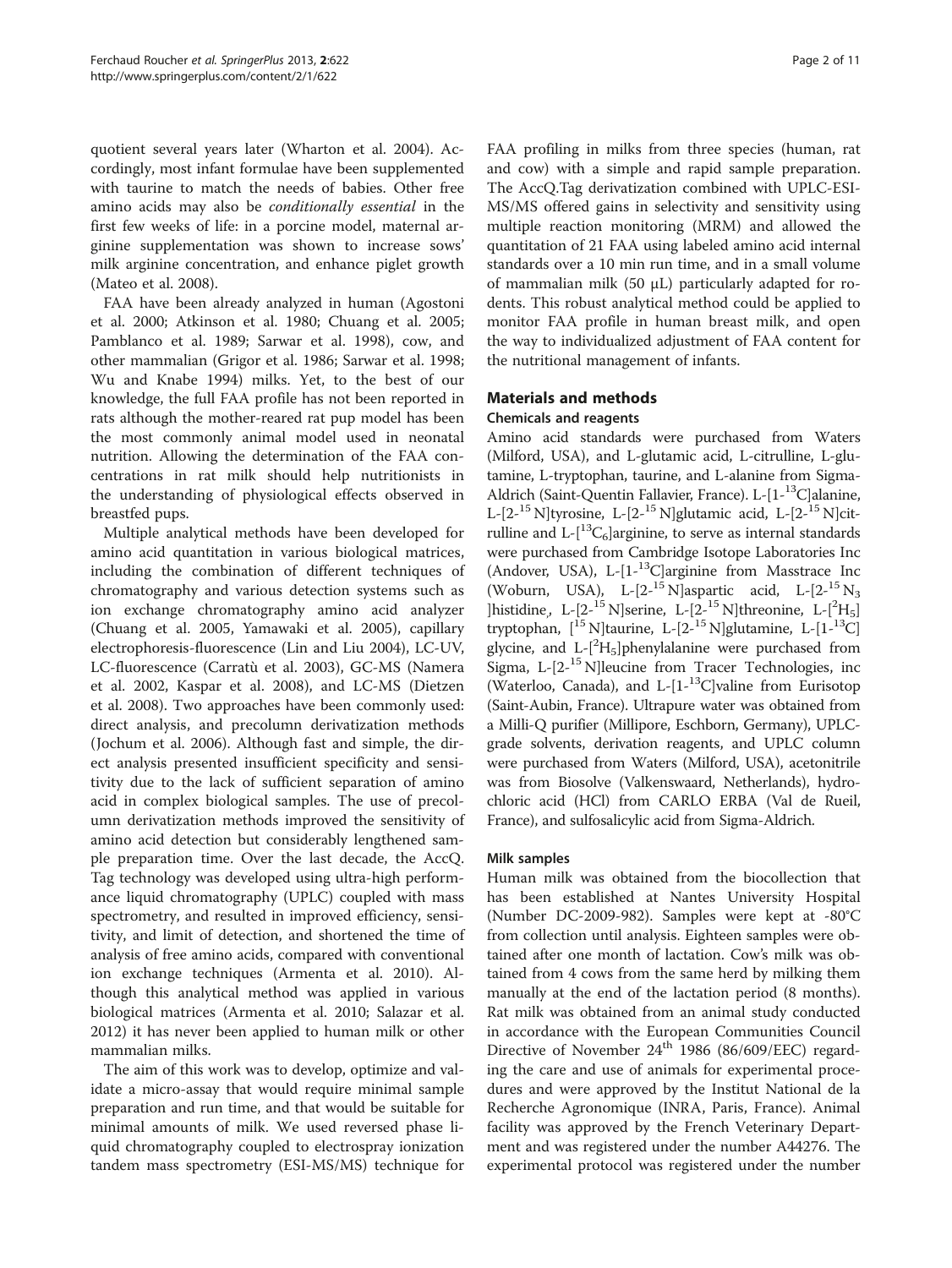CEEA.2011.4. Rat milk was collected as described by Grigor et al. (Grigor et al. [1986](#page-9-0)) at the end of the lactation (18 days). Briefly, pups were removed from their dams for 2 hours before milk was collected. Dams were anesthetized with a mix of isofluran and oxygen, on mats heated during the manipulation, and received an intraperitoneal injection of oxytocin (1 unit of Syntocinon; Sigma-Tau, Ivry-sur-Seine, France) to stimulate milk let-down. After twenty minutes, dams were shaved and disinfected with ethanol, and milk was collected by applying manual pressure to all nipples, until milk flow ceased. Around 0.5 mL of milk was obtained from each animal, and was immediately frozen to -80°C.

#### Sample preparation

Standard solutions were prepared for each amino acid in 0.1 M HCl, and stored at -20°C until analysis. A mixture was prepared from 21 natural unlabeled amino acids mixed at relevant concentrations (depending of FAA concentration in milk) to create an unlabeled standard pool solution, and diluted with 0.1 M HCl. A labeled standard pool solution was prepared with 17 labeled amino acids mixed under the same conditions and used as an internal standard. The different points of concentration calibration were prepared by adding increasing amounts of unlabeled standard pool to the labeled internal standard pool reaching concentration ranges from 2.5 to 50  $\mu$ M for tryptophan, the less concentrated FAA in milk, and from 100 to 2000 μM for glutamic acid, the more concentrated FAA in milk.

#### Free amino acids extraction

Because of the small sample volume obtained in small rodents, the FAA extraction was optimized for use on a 50 μL sample. Prior to extraction, frozen milk samples were thawed on ice. One hundred microliters of labeled internal standard pool were added into a 200 μL aliquot of each milk sample (human and cow milk). One hundred fifty microliters of ultrapure water and 25 μL of labeled internal standard pool were added to 50 μL of rat milk.

All samples were mixed and defatted by centrifugation at 10 000 g for 15 min at 4°C. The upper (lipid) phase was removed  $(200 \mu L)$ , and proteins were precipitated in the aqueous supernatant by adding 20 μL of a 10% (wt/v) solution of sulfosalicylic acid (SSA) in water, followed by centrifugation at 10 000 g for 15 min at 4°C. The supernatant phase was collected.

# AccQ•Tag™ ultra derivatization

FAA were derivatized by adding a mixture of 70 μL of AccQ•Tag™ Ultra Borate Buffer (Armenta et al. [2010](#page-9-0)), 10 μL of supernatant and 20 μL of AccQ•Tag<sup>™</sup> Ultra reagent (6-aminoquinolyl-N-hydroxysuccinimidyl carbamate), followed by incubation for 10 min at 55°C.

# LC-MS/MS parameters UPLC analysis

Liquid chromatographic separation was performed on an Acquity H-Class<sup>®</sup> UPLC system (Waters Corporation, Milford, USA) equipped with a quaternary solvent manager, an autosampler maintained at 4°C, a Waters AccQ•TagTM Ultra column (2.1 mm × 10 mm, 1.7 μm particles) with a pre-filter heated at 55°C, and coupled with a tandem quadrupole detector. Initial tests were performed with the gradient recommended in the AccQ•Tag UltraTM assay kit for amino acids from Waters developed for UV detection, but the peak resolutions were not sufficient for MS detection. The nonlinear separation gradient used was reported by Armenta et al. ([2010\)](#page-9-0), and is detailed in Table 1 with a mobile phase flow rate of 0.7 mL/min. One microliter of sample was injected in duplicate into the UPLC system.

# ESI-MS/MS analysis

UPLC-MS/MS analysis was carried out on a Xevo TQD® (Waters Corporation, Milford, U.S.A.). We used parameters of detection as detailed by Armenta et al. ([2010](#page-9-0)). The ESI source was operated at 150°C with a desolvatation temperature of 450°C, a 900 L/h desolvatation gas flow rate and a capillary voltage set at 3.2 kV. The extractor voltage was set at 3.0 V, and the radio frequency voltage at 2.5 V. The cone voltage varied from 27-39 V, depending on the amino acid investigated. Argon was used as the collision gas, and collision energies varied from 19 to 35 eV. Multiple Reaction Monitoring (MRM) was performed in the positive mode. Integration and quantitation were performed using the Waters TargetLinksTM software.

Table 1 Gradient elution used for free amino acid analysis (Armenta et al. [2010](#page-9-0)), Eluent A was 10% AccQ•Tag™ Ultra concentrate solvent A in deionized water and eluent B was 100% AccQ•Tag™ Ultra solvent B

| Chromatographic gradient program over UPLC-MS/MS analysis |  |
|-----------------------------------------------------------|--|
| time (10 min)                                             |  |

| <b>Time</b> | Mobile phase | Mobile phase | <b>Flow rate</b> |  |  |
|-------------|--------------|--------------|------------------|--|--|
| (min)       | A (%)        | B(%)         | (mL/min)         |  |  |
| $\Omega$    | 99.9         | 0.1          | 0.7              |  |  |
| 0.54        | 99.9         | 0.1          | 0.7              |  |  |
| 5.74        | 90.0         | 10.0         | 0.7              |  |  |
| 7.74        | 78.8         | 21.2         | 0.7              |  |  |
| 8.04        | 40.4         | 59.6         | 0.7              |  |  |
| 8.64        | 40.4         | 59.6         | 0.7              |  |  |
| 8.73        | 99.9         | 0.1          | 0.7              |  |  |
| 10.00       | 99.9         | 0.1          | 0.7              |  |  |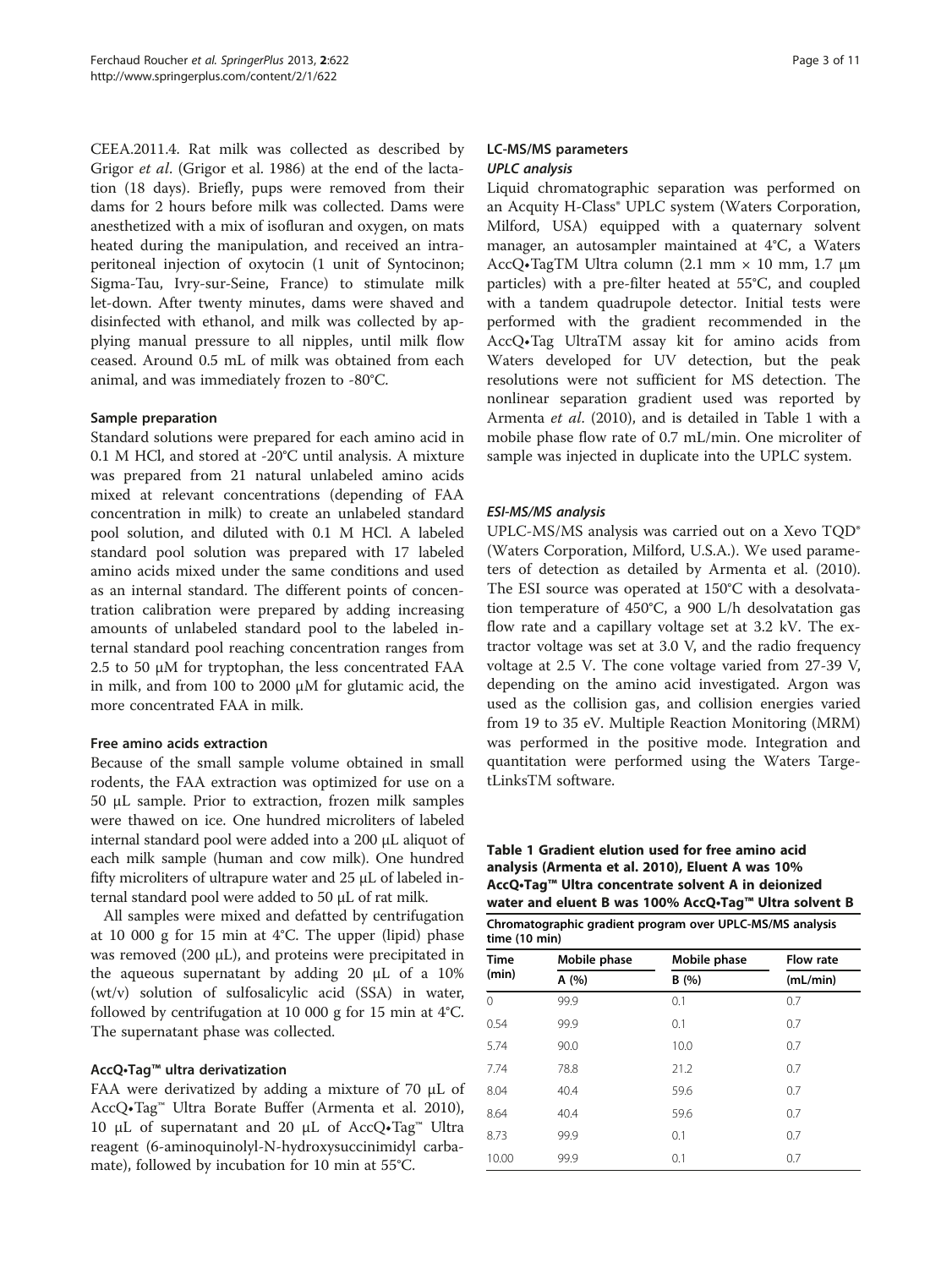#### Quantitative analysis

Calibration curves were constructed by plotting the peak area ratios of unlabeled standard and internal standard (IS) versus the concentration of each amino acid, and used to determine the concentrations of each FAA in milk samples.

#### Method validation

The method was validated for linearity and limit of quantitation, recovery, within- and between-sample repeatability, and reproducibility. The upper and lower limits of detection were determined and defined the domain of linearity of the method. Recovery (expressed as percent of added amount) was determined by the analysis of aliquots of human milk spiked with known amounts of unlabeled FAA. The between-sample repeatability was established by analyzing 10 supernatants obtained by extraction from the same sample of human milk. The within-sample repeatability was determined by repeatedly injecting on the same day the same extract or the same calibration solution into the instrument. Reproducibility was evaluated by having the same milk sample extracted by two different operators, and analyzed 6 times on different days.

# Results

#### Method performance

The method was optimized and validated for quantification of 21 FAA in every milk tested.

#### FAA extraction optimization

Preliminary experiments were performed to optimize extraction yield and chromatographic profile. Protein precipitation was tested with methanol and SSA (Agostoni et al. [2000](#page-9-0); Chuang et al. [2005](#page-9-0)) with graded volumes of SSA, 20 μL, 100 μL, and 200 μL, and at two different SSA concentrations (10% and 35%). The best peak profiles were observed with 20 μL of 10% SSA. Milk delipidation was also tested and FAA recovery was similar after milk delipidation. We therefore elected to include the delipidation and deproteinization steps in the procedure in order to inject a sample as pure as possible into the ESI-MS/MS instrument.

#### Derivatization optimization

In preliminary experiments graded volumes of AccQ•Tag™ Ultra reagent were tested to optimize derivatization. As the 6-aminoquinolyl-N-hydroxysuccinimidyl carbamate (AQC) was in large excess, we tested a lower volume of reagent. Only 10 μL of AccQ•Tag™ Ultra reagent in 80 μL of borate buffer and 10 μL of standard or supernatant milk sample were added, and a comparison was made between three ranges conducted under both conditions (data not shown). The slopes were similar, as were the coefficients of determination. Our ability to detect peaks of aminoquinolyl (AMQ) and di-urea aminoquinolyl (di-AMQ) (high intensity) ensured that reagents were consistently in excess. For all subsequent derivatization, the protocol therefore used 10 μL of AccQ•Tag™ Ultra reagent and 80 μL of borate buffer for human and cow milk or 60 μL for rat milk, with resp. 10 μL of supernatant (human/cow milk) or 30 μL of supernatant (rat milk).

#### ESI- MS/MS optimization

To optimize the MS/MS parameters and create a MRM method, each derivatized amino acid was first injected by direct infusion into the tandem quadrupole mass spectrometer. In our case, the drift (AQC) largely in excess of the product derivation (AMQ) was found highly concentrated compared to the amounts of amino acids present in sample suggested a strong contamination of the mass analyzer after direct infusion. Transitions of the majority of amino acids are reported by Armenta et al. [\(2010\)](#page-9-0). For other amino acids like glutamine, lysine and cystine, the default setting was used (Table [2](#page-4-0)), by injecting 25 μM solutions on column. The predominant ions and retention time were detected by MS Scan. Each amino acid produced the same daughter ion  $(m/z = 171)$ , corresponding to the cleavage of ureide bond of the AccQ•Tag adduct in each amino acid derivative. The run time was divided into five segments distributed over the duration of the liquid chromatographic run (Table [2](#page-4-0)). Figure [1](#page-5-0) presents the ion chromatogram obtained from a representative sample of human milk. The dwell time for each amino acid was optimized to obtain sufficient data points for accurate quantitation. The MRM transitions, cone voltages, collision energies, and corresponding internal standards are listed in Table [2.](#page-4-0)

#### Method validation

A pool of standard solutions containing 21 amino acids and 17 internal standards was prepared and diluted with 0.1 N HCl to appropriate concentrations. Two replicates of a diluted solution aliquot were injected into the instrument to determine the limits of quantitation and the dynamic range of the method. Results are presented in Table [3](#page-5-0), and an example of calibration curve obtained for taurine is given in Figure [2](#page-6-0). The  $R^2$  value of the regression analysis over the linear range exceeded 0.99 for all FAA. The LLOQ was 0.05 pmol/μL for most FAA corresponding to a limit of detection (LOD) of 15 fmol/μL.

For all amino acids tested, the recoveries calculated by adding known amounts of natural amino acids to aliquots of human milk, exceeded 95%. In milk, regarding within-sample repeatability, the mean coefficients of variation (CV%) obtained were 1.6%, and ranged between 0.2% (for taurine) and 4.2% (for arginine). As for the between-sample repeatability, the mean CV was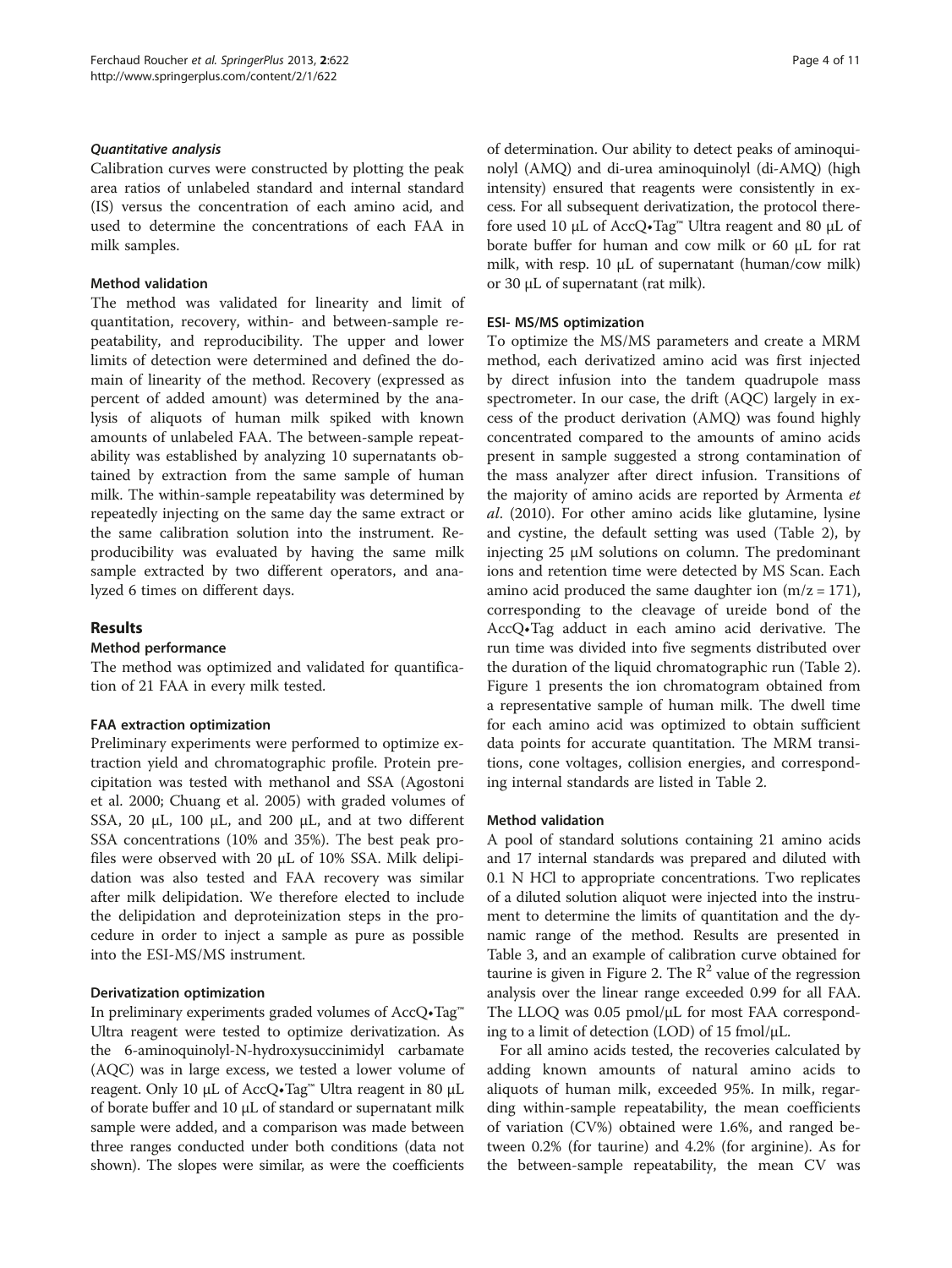<span id="page-4-0"></span>

|  | Table 2 ESI-MS/MS conditions for quantitation of FAA in milk |
|--|--------------------------------------------------------------|
|--|--------------------------------------------------------------|

| Compound<br>number | Amino acid/ labeled<br>amino acid          | <b>MRM</b> transition<br>(m/z) | Cone<br>voltage (V) | Collision<br>energy (eV) | Rt<br>(min) | <b>Function</b> | <b>Window time</b><br>$(min)^*$ | Internal<br>standard |
|--------------------|--------------------------------------------|--------------------------------|---------------------|--------------------------|-------------|-----------------|---------------------------------|----------------------|
| 1                  | L-Histidine                                | 326.21 > 171                   | 35                  | 19                       | 1.33        | $\mathbf{1}$    | $1.1 - 2.0$                     | $\overline{2}$       |
| $\overline{2}$     | L-[2- $15$ N <sub>3</sub> ]Histidine       | 329.21 > 171                   | 35                  | 19                       | 1.33        | $\mathbf{1}$    | $1.1 - 2.0$                     |                      |
| 3                  | Taurine                                    | 296.11 > 171                   | 32                  | 24                       | 1.76        | $\mathbf{1}$    | $1.1 - 2.0$                     | $\overline{4}$       |
| $\overline{4}$     | $[$ <sup>15</sup> N]Taurine                | 297.11 > 171                   | 32                  | 24                       | 1.76        | $\mathbf{1}$    | $1.1 - 2.0$                     |                      |
| 5                  | L-Serine                                   | 276.11 > 171                   | 27                  | 19                       | 2.12        | $\overline{2}$  | $1.9 - 3.4$                     | 6                    |
| 6                  | L-[2- <sup>15</sup> N]Serine               | 277.11 > 171                   | 27                  | 19                       | 2.12        | $\overline{2}$  | $1.9 - 3.4$                     |                      |
| 7                  | L-Glutamine                                | 317.14 > 171                   | 35                  | 20                       | 2.26        | $\overline{2}$  | $1.9 - 3.4$                     | 8                    |
| 8                  | L-[2- <sup>15</sup> N]Glutamine            | 318.14 > 171                   | 35                  | 20                       | 2.26        | $\overline{2}$  | $1.9 - 3.4$                     |                      |
| 9                  | L-Arginine                                 | 345.21 > 171                   | 35                  | 19                       | 2.34        | $\overline{2}$  | $1.9 - 3.4$                     | 10                   |
| 10                 | L- $[1 -$ <sup>13</sup> C]Arginine         | 347.21 > 171                   | 35                  | 19                       | 2.34        | $\overline{2}$  | $1.9 - 3.4$                     |                      |
| 11                 | Glycine                                    | 246.16 > 171                   | 33                  | 20                       | 2.47        | $\overline{2}$  | $1.9 - 3.4$                     | 12                   |
| 12                 | L-[1- <sup>13</sup> C]Glycine              | 247.16 > 171                   | 33                  | 20                       | 2.47        | $\overline{2}$  | $1.9 - 3.4$                     |                      |
| 13                 | L-Aspartic acid                            | 304.11 > 171                   | 32                  | 24                       | 2.78        | $\overline{2}$  | $1.9 - 3.4$                     | 14                   |
| 14                 | L-[2- <sup>15</sup> N]Aspartic Acid        | 305.11 > 171                   | 32                  | 24                       | 2.78        | $\overline{2}$  | $1.9 - 3.4$                     |                      |
| 15                 | L-Glutamic acid                            | 318.11 > 171                   | 32                  | 24                       | 3.62        | 3               | $3.4 - 6.0$                     | 16                   |
| 16                 | L-[2- <sup>15</sup> N]Glutamic Acid        | 319.11 > 171                   | 32                  | 24                       | 3.62        | 3               | $3.4 - 6.0$                     |                      |
| 17                 | L-Citrulline                               | 346.21 > 171                   | 32                  | 24                       | 3.72        | 3               | $3.4 - 6.0$                     | 18                   |
| 18                 | L-[2- <sup>15</sup> N]Citrulline           | 347.21 > 171                   | 32                  | 24                       | 3.72        | 3               | $3.4 - 6.0$                     |                      |
| 19                 | L-Threonine                                | 291.11 > 171                   | 31                  | 22                       | 4.30        | 3               | $3.4 - 6.0$                     | 20                   |
| 20                 | L-[2- <sup>15</sup> N]Thréonine            | 291.11 > 171                   | 31                  | 22                       | 4.30        | 3               | $3.4 - 6.0$                     |                      |
| 21                 | L-Alanine                                  | 260.00 > 171                   | 32                  | 25                       | 4.76        | 3               | $3.4 - 6.0$                     | 22                   |
| 22                 | L-[1- <sup>13</sup> C]Alanine              | 261.00 > 171                   | 32                  | 25                       | 4.76        | 3               | $3.4 - 6.0$                     |                      |
| 23                 | L-Proline                                  | 286.16 > 171                   | 29                  | 21                       | 5.37        | 3               | $3.4 - 6.0$                     | 22                   |
| 24                 | L-Cystine                                  | 291.18 > 171                   | 32                  | 24                       | 6.50        | $\overline{4}$  | $6.2 - 7.5$                     | 31                   |
| 25                 | L-Tyrosine                                 | 352.21 > 171                   | 32                  | 24                       | 6.61        | $\overline{4}$  | $6.2 - 7.5$                     | 26                   |
| 26                 | L-[2- <sup>15</sup> N]Tyrosine             | 353.21 > 171                   | 32                  | 24                       | 6.61        | $\overline{4}$  | $6.2 - 7.5$                     |                      |
| 27                 | L-Lysine                                   | 487.11 > 171                   | 32                  | 24                       | 6.63        | $\overline{4}$  | $6.2 - 7.5$                     | 28                   |
| 28                 | $L-[$ <sup>13</sup> C <sub>6</sub> ]Lysine | 493.23 > 171                   | 32                  | 24                       | 6.63        | $\overline{4}$  | $6.2 - 7.5$                     |                      |
| 29                 | L-Methionine                               | 320.21 > 171                   | 32                  | 24                       | 6.80        | $\overline{4}$  | $6.2 - 7.5$                     | 31                   |
| 30                 | L-Valine                                   | 288.23 > 171                   | 35                  | 24                       | 6.98        | $\overline{4}$  | $6.2 - 7.5$                     | 31                   |
| 31                 | L-[1- <sup>13</sup> C]Valine               | 289.23 > 171                   | 35                  | $24\,$                   | 6.98        | $\overline{4}$  | $6.2 - 7.5$                     |                      |
| 32                 | L-Isoleucine                               | 302.20 > 171                   | 39                  | 35                       | 7.85        | 5               | $7.5 - 8.5$                     | 34                   |
| 33                 | L-Leucine                                  | 302.20 > 171                   | 39                  | 35                       | 7.94        | 5               | $7.5 - 8.5$                     | 34                   |
| 34                 | L-[2- <sup>15</sup> N]Leucine              | 303.20 > 171                   | 39                  | 35                       | 7.94        | 5               | $7.5 - 8.5$                     |                      |
| 35                 | L-[2H5]Phenylalanine                       | 341.21 > 171                   | 32                  | 24                       | 8.01        | 5               | $7.5 - 8.5$                     |                      |
| 36                 | L-Phenylalanine                            | 336.21 > 171                   | 32                  | 24                       | 8.04        | 5               | $7.5 - 8.5$                     | 35                   |
| 37                 | L-[2H <sub>5</sub> ]Tryptophan             | 380.23 > 171                   | 32                  | 24                       | 8.10        | 5               | $7.5 - 8.5$                     |                      |
| 38                 | L-Tryptophan                               | 375.23 > 171                   | 32                  | 24                       | 8.13        | 5               | $7.5 - 8.5$                     | 37                   |

\*Note: Before 1.10 min and after 8.50 min the flow state was in waste.

2.2% and ranged between 0.6% (for glutamic acid) and 4.5% (for arginine), except for lysine and cystine (5.6%). Regarding reproducibility, the mean CV was 5.1%. All CV obtained for reproducibility are presented in Table [3.](#page-5-0)

#### Application to human and mammalian milk analysis

The LLOQ calculated in human milk samples were within 0.75-3 μM taking into account the dilution factor corresponding to a LOD within 0.2-0.9 μM. Mean concentrations for 21 FAA for human, bovine and rat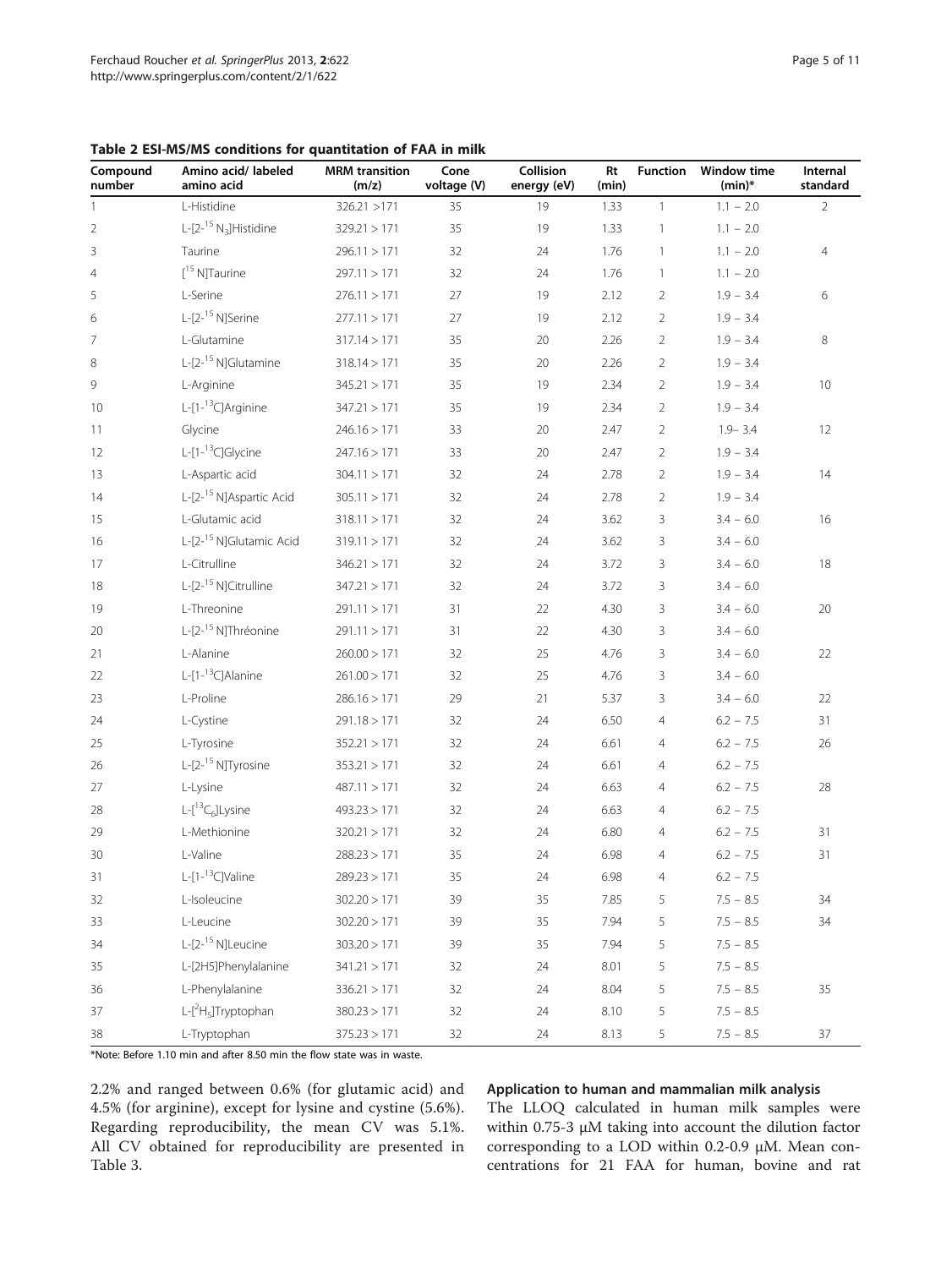<span id="page-5-0"></span>

mature milks are reported in Table [4.](#page-7-0) Higher levels of total FAA were found in human milk (3032 μM), and rat milk (3460 μM), compared with bovine milk (240 μM). Because of the conversion of glutamine to glutamic acid, the sum of both concentrations was calculated and is annotated as Glx in the text. Glx was by far the most abundant FAA (1861  $\mu$ M) of human milk, accounting for about 61% of the total FAA, followed by taurine (311 μM) (10%), and alanine (226 μM) (7.5%). For all analyzed samples of breast milk, the sum of glutamine and glutamic acid correlates well ( $R^2$  = 0.97) with the sum of FAA (Figure [3](#page-8-0)). Glx was the most abundant FAA in bovine milk as well (136 μM), accounting for about 56% of the total FAA, followed by several amino acids at very similar levels representing only 5-8% of total FAAs (lysine (20  $\mu$ M), alanine (15  $\mu$ M), glycine and proline (13  $\mu$ M)). The most abundant FAA in rat milk clearly was alanine (679 μM) (20%), followed by proline (424 μM) (12%), and Glx (413.5 μM) (12%). The essential amino acids (EAA) and the amino acids considered conditionally essential for human newborns (Arg, Ile, Leu, Lys, Met, Phe, Thr, Trp, Val) had low concentrations in breast milk, compared with non essential amino acids (EAA/NEAA of 10%), whereas essential amino acids represented a higher proportion of total amino acids in rat milk (with an EAA/NEAA ratio of 42%). Sulfur amino acids (Tau, cys-cys, Met) represented between 3.9% and 11.7% of total amount of FAA in the milk of the three species tested.

#### **Discussion**

The present work describes the development, optimization, and validation of a micro assay for the quantitation

|                                  |  | Table 3 Calibration data, dynamic range and human milk |  |  |
|----------------------------------|--|--------------------------------------------------------|--|--|
| reproducibility of FAA $(n = 6)$ |  |                                                        |  |  |

| Free amino      | Linear regression data | Dynamic range        | CV $(\%)^b$ |
|-----------------|------------------------|----------------------|-------------|
| acid            | $r^2$                  | pmol/µL <sup>a</sup> |             |
| L-Histidine     | 0.9998                 | $0.10 - 133.3$       | 2.8         |
| Taurine         | 0.9993                 | $0.05 - 100$         | 1.8         |
| L-Serine        | 0.9994                 | $0.05 - 26.7$        | 2.3         |
| L-Glutamine     | 0.9982                 | $0.05 - 100$         | 8.3         |
| L-Arginine      | 0.9956                 | $0.1 - 6.7$          | 10.0        |
| Glycine         | 0.9991                 | $0.05 - 26.7$        | 2.3         |
| L-Aspartic acid | 0.9980                 | $0.05 - 26.7$        | 2.9         |
| L-Glutamic acid | 0.9986                 | $0.05 - 200$         | 1.6         |
| L-Citrulline    | 0.9974                 | $0.05 - 5$           | 8.6         |
| L-Threonine     | 0.9990                 | $0.05 - 26.7$        | 2.8         |
| L-Alanine       | 0.9953                 | $0.05 - 53.3$        | 2.2         |
| L-Proline       | 0.9984                 | $0.2 - 53.3$         | 7.1         |
| L-Cystine       | 0.9948                 | $0.05 - 53.3$        | 15.5        |
| L-Tyrosine      | 0.9958                 | $0.05 - 26.7$        | 2.7         |
| L-Lysine        | 0.9954                 | $0.1 - 6.7$          | 8.5         |
| L-Methionine    | 0.9973                 | $0.05 - 26.7$        | 2.7         |
| L-Valine        | 0.9973                 | $0.05 - 26.7$        | 2.5         |
| L-Isoleucine    | 0.9947                 | $0.05 - 13.3$        | 4.4         |
| L-Leucine       | 0.9968                 | $0.05 - 13.3$        | 2.9         |
| L-Phenylalanine | 0.9982                 | $0.05 - 26.7$        | 7.0         |
| L-Tryptophan    | 0.9986                 | $0.05 - 5$           | 7.5         |

assay concentration of AQC amino acid derivatives, 1 μL injected.<br>bcoefficient variation of roproducibility calculated on 6 independent **b**coefficient variation of reproducibility, calculated on 6 independent milk samples tested on 2 days with 2 operators.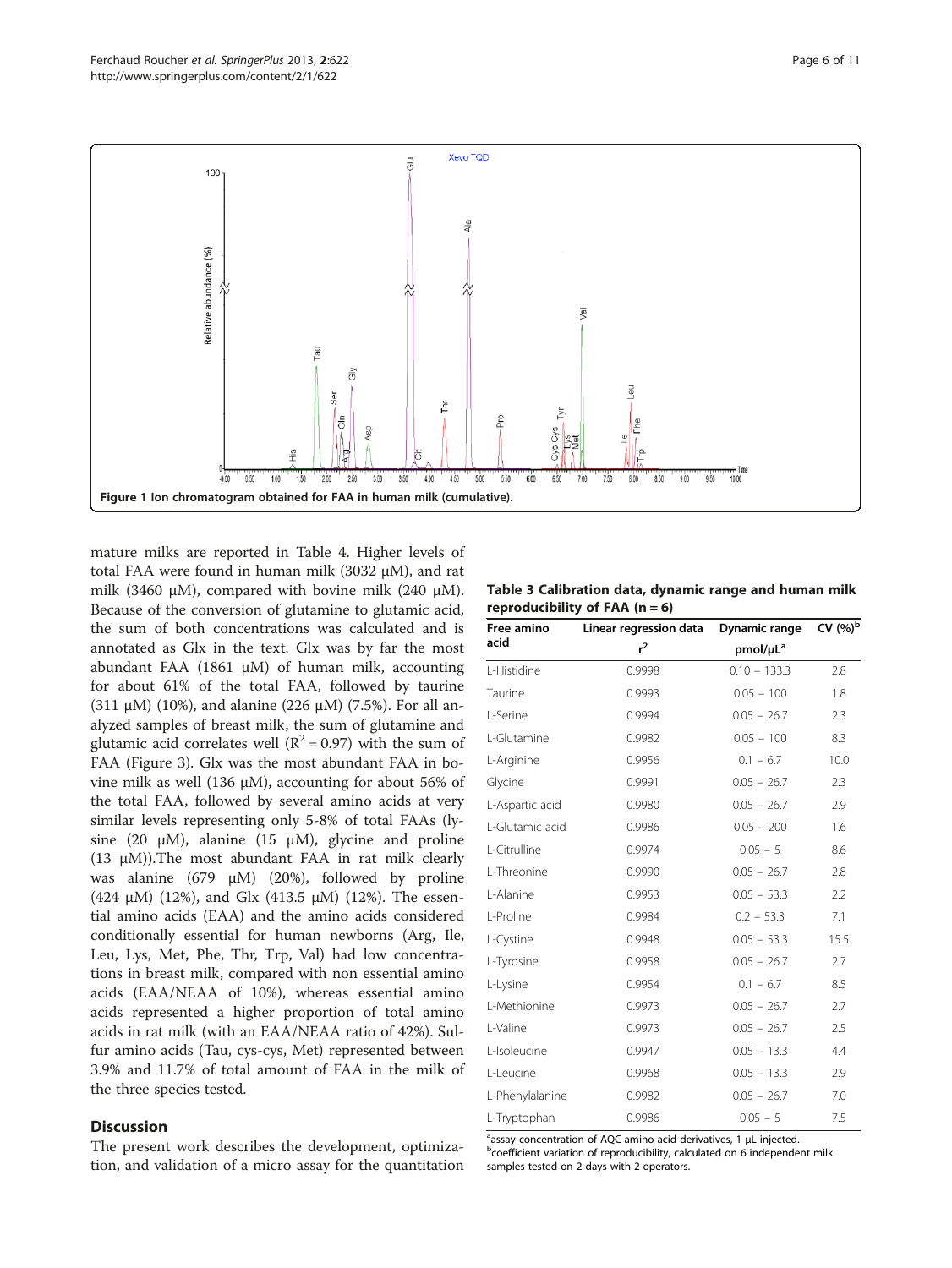

<span id="page-6-0"></span>

of 21 free amino acids in human and mammalian milk using UPLC-ESI-MS/MS. Whereas FAA have been quantitated in human and cow milk with numerous analytical methods in earlier studies, the current report is first to provide data for rat milk free amino acids. In the current study, to ensure accurate quantitation of amino acids in biological samples, all validation steps were carried out in the milk samples, and the matrix effect was measured by the calculation of recovery for all FAA. The high recoveries (>95%) obtained in milk are similar to those achieved using other methods (Agostoni et al. [2000](#page-9-0); Carratù et al. [2003](#page-9-0)). In addition, the limits of detection (LOD) in human milk (between 0.2 - 0.9  $\mu$ mol/L) are significantly lower than those (3.3  $\mu$ mol/L) reported by Carratù et al. ( 2003), and Agostoni et al. (2000) using HPLC-fluorescence detection. At the lower limit of quantitation (LLOQ), the precision was better than 10% except for cystine.

We observed striking interspecific differences between mature milks of human, ruminant, and rodent regarding both total FAA (from 240 to 3460 μM), the nature of the most abundant FAA, the EAA/NEAA ratio (from 10% to 42%), and the percentage of sulfur amino acids (from 4% to 11.7%).

The human milk samples obtained from our biocollection originated from lactating mothers donating their milk during the first two months of lactation. Taking into account the inter-individual variations, the FAA levels observed are very similar to those obtained in previous studies using a Beckman amino acid analyzer (Atkinson et al. [1980;](#page-9-0) Chuang et al. [2005\)](#page-9-0) or HPLC-Fluorescence (Pamblanco et al. [1989](#page-10-0)), and higher than the average 1189 μM reported by Pamblanco et al. ([1989](#page-10-0)) using HPLC-UV. The method used in our mammalian milk analysis yields results similar to those obtained with other methods such as reversed-phase HPLC, amino acid analyzer, and ion exchange

chromatography amino acid analyzer. Consistent with previous studies (Atkinson et al. [1980;](#page-9-0) Chuang et al. [2005](#page-9-0); Sarwar et al. [1998](#page-10-0)), we found Glx, taurine and alanine to be the three most abundant FAA, and the EAA/ NEAA ratio between 11 and 13% concurs with published values as well (Carratù et al. [2003\)](#page-9-0).

Although the composition of many mammalian milks has been analyzed (Sarwar et al. [1998](#page-10-0)), to the best of our knowledge, the current study is first to report the FAA concentrations of rat milk. Whereas Glx was the most abundant amino acid in human and bovine milk, alanine was the most abundant amino acid in rat milk, followed by proline and Glx (Figure [4\)](#page-8-0). The higher EAA/NEAA ratio observed in rat milk (42%) is consistent with the view that rat pups are born more immature than human infants and calves, and therefore are more comparable to human premature neonates with higher nutritional requirements and faster growth rates.

In cow milk, we found lower total FAA (240 μM) than reported in the few earlier studies analyzing FAA in bovine milk (350 - 460 μM (Jensen [1995](#page-10-0)) to 1061 μM (Sarwar et al. [1998\)](#page-10-0)). In addition, although two studies (Lindmark-Mansson et al. [2003;](#page-10-0) Sarwar et al. [1998](#page-10-0)) found Gln, and Tau to be nearly as abundant, we found Glx was by far the most abundant FAA, with much lower levels of other amino acids such as Ala, Gly, Lys, Pro, and Tau in bovine milk. The striking differences observed in free amino acid content and composition between bovine and human milk raise an important issue: does the specific free amino acid composition of human milk provide any health benefit? If so, should infant formulas, which are prepared from bovine milk, be supplemented with specific FAA (besides taurine)? These questions clearly warrant further investigation.

As a matter of fact, although milk FAA can be considered as micronutrients, several amino acids are suspected to have physiological effects in the infant,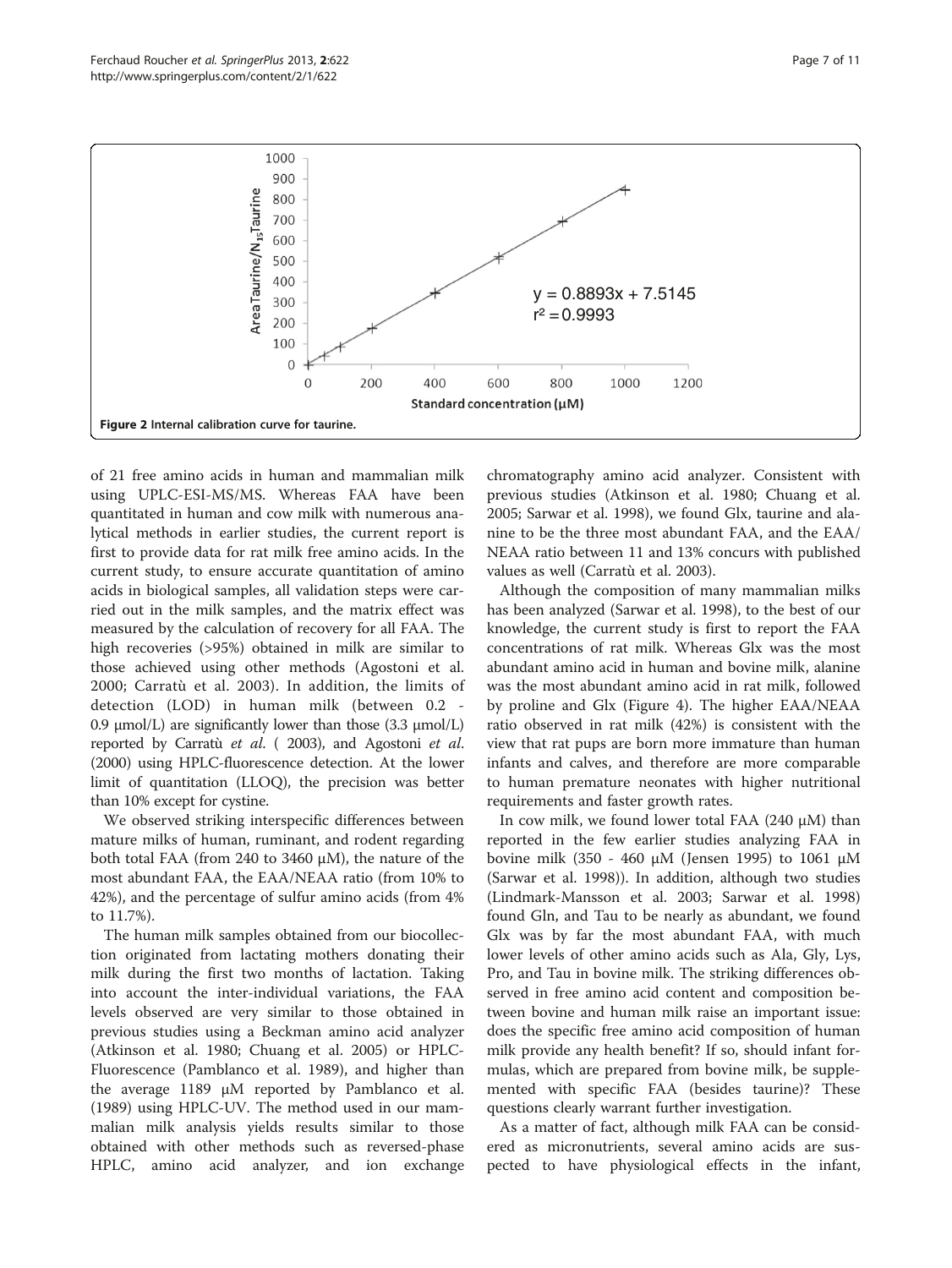| Free amino                    | Human milk ( $n = 16$ ) |       |         |         |           | Rat milk $(n = 8)$ |         |         |          | Cow milk $(n = 4)$       |        |       |  |
|-------------------------------|-------------------------|-------|---------|---------|-----------|--------------------|---------|---------|----------|--------------------------|--------|-------|--|
| acids umol/L                  | Mean                    | SD    | Min     | Max     | Mean      | SD                 | Min     | Max     | Mean     | SD                       | Min    | Max   |  |
| Alanine                       | 225.9                   | 73.4  | 123.1   | 385.1   | 679.0     | 239.8              | 261.8   | 990.9   | 11.8     | 10.7                     | 0.8    | 26.2  |  |
| Arginine                      | 19.5                    | 12.4  | 1.5     | 42.8    | 53.8      | 34.0               | 14.1    | 119.1   | 10.7     | 4.9                      | 3.8    | 15.4  |  |
| Aspartic Acid                 | 68.8                    | 36.1  | 23.2    | 146.7   | 225.7     | 47.7               | 171.0   | 320.1   | 5.4      | 5.5                      | 0.8    | 12.3  |  |
| Citrulline                    | 7.1                     | 3.2   | 1.9     | 13.6    | 42.5      | 21.4               | 9.3     | 68.7    | $<$ LLOQ |                          |        |       |  |
| Cystine                       | 21.0                    | 8.7   | 11.2    | 43.0    | 33.1      | 21.3               | 4.2     | 64.2    | $<$ LLOQ | $\overline{\phantom{a}}$ |        |       |  |
| Glx                           | 1,860.7                 | 586.2 | 926.0   | 3,040.4 | 413.5     | 102.2              | 212.4   | 528.0   | 136.2    | 64.5                     | 58.9   | 216.5 |  |
| Glycine                       | 112.7                   | 37.3  | 61.4    | 202.2   | 133.4     | 58.8               | 38.1    | 195.6   | 13.0     | 5.9                      | 4.7    | 17.6  |  |
| Histidine                     | 31.4                    | 14.3  | 12.4    | 67.5    | 39.6      | 19.6               | 10.8    | 69.3    | 2.6      | 1.6                      | 0.5    | 4.4   |  |
| Isoleucine                    | 10.0                    | 6.9   | 1.0     | 27.0    | 26.2      | 16.0               | 7.5     | 53.1    | 2.0      | 0.9                      | 0.8    | 2.7   |  |
| Leucine                       | 30.0                    | 12.3  | 12.7    | 60.6    | 59.8      | 33.1               | 18.9    | 114.8   | 2.3      | 1.3                      | 0.8    | 3.8   |  |
| Lysine                        | 33.0                    | 21.6  | 5.8     | 84.6    | 316.0     | 168.6              | 45.0    | 543.5   | 20.3     | 12.1                     | 2.2    | 27.1  |  |
| Methionine                    | 6.9                     | 5.4   | 0.8     | 18.1    | 81.4      | 25.0               | 42.5    | 118.4   | $<$ LLOQ |                          |        |       |  |
| Phenylalanine                 | 12.9                    | 4.5   | 5.8     | 19.8    | 39.8      | 20.5               | 13.5    | 71.6    | $<$ LLOQ |                          |        |       |  |
| Proline                       | 40.4                    | 15.8  | 17.6    | 82.5    | 424.4     | 108.5              | 221.7   | 588.7   | 12.8     | 1.3                      | 10.9   | 13.9  |  |
| Serine                        | 97.6                    | 28.8  | 55.4    | 143.6   | 204.2     | 67.5               | 73.9    | 291.1   | 3.2      | 2.0                      | 0.8    | 5.4   |  |
| Taurine                       | 310.6                   | 142.9 | 168.3   | 743.0   | 181.3     | 25.6               | 141.9   | 220.0   | 7.0      | 7.4                      | 0.8    | 16.5  |  |
| Threonine                     | 81.5                    | 27.7  | 45.4    | 132.0   | 309.3     | 122.4              | 99.3    | 528.4   | 3.5      | 2.0                      | 0.8    | 5.7   |  |
| Tryptophan                    | 3.4                     | 1.7   | 0.8     | 6.2     | 31.0      | 13.8               | 11.0    | 55.0    | 1.5      | 0.5                      | 0.8    | 1.9   |  |
| Tyrosine                      | 15.6                    | 11.0  | 0.8     | 35.3    | 67.4      | 32.8               | 21.4    | 119.8   | $<$ LLOQ | $\sim$                   | $\sim$ |       |  |
| Valine                        | 51.5                    | 17.4  | 27.1    | 93.6    | 98.8      | 45.6               | 37.6    | 166.5   | 4.7      | 3.1                      | 0.8    | 7.8   |  |
| Total (µM)                    | 3,031.6                 | 775.0 | 1,997.7 | 4,569.4 | 3,460.2   | 1,028.1            | 1,557.9 | 4,868.7 | 240.5    | 90.8                     | 169.3  | 367.1 |  |
| $EAA (\mu M)^b$               | 274.6                   | 94.2  | 177.0   | 524.0   | 1 0 5 5.6 | 464.8              | 300.2   | 1 826.0 | 49.0     | 25.3                     | 11.7   | 65.1  |  |
| EAA/Total (%)                 | 9.1                     | 2.2   | 6.3     | 12.8    | 29.2      | 5.8                | 19.3    | 37.5    | 21.2     | 13.1                     | 6.5    | 38.0  |  |
| $NEAA$ $(\mu M)^b$            | 2,757.0                 | 715.8 | 1,767.2 | 4,192.2 | 2,404.6   | 585.7              | 1,257.6 | 3,042.7 | 191.5    | 82.1                     | 105.0  | 302.0 |  |
| NEAA/Total (%)                | 90.9                    | 2.2   | 87.2    | 93.7    | 70.8      | 5.8                | 62.5    | 80.7    | 78.8     | 13.1                     | 62.0   | 93.5  |  |
| <b>EAA/NEAA</b>               | 0.10                    | 0.03  | 0.07    | 0.15    | 0.42      | 0.11               | 0.24    | 0.60    | 0.30     | 0.23                     | 0.07   | 0.61  |  |
| Glx/Total (%)                 | 60.6                    | 5.5   | 46.4    | 69.3    | 12.2      | 1.5                | 10.2    | 13.9    | 55.6     | 15.4                     | 34.8   | 71.8  |  |
| $SAA$ ( $\mu$ M) <sup>c</sup> | 335.0                   | 143.8 | 181.9   | 757.6   | 295.8     | 60.5               | 222.8   | 378.1   | 8.5      | 7.4                      | 2.3    | 18.0  |  |
| SAA/Total (%)                 | 11.7                    | 5.9   | 5.8     | 27.1    | 9.0       | 2.4                | 7.4     | 14.7    | 3.9      | 4.1                      | 0.9    | 10.0  |  |

<span id="page-7-0"></span>Table 4 FAA in human milk (at 1 month of lactation), cow milk, and rat milk (Values are reported as means, standard deviation, minimum and maximum)

<sup>a</sup>Glx: glutamine and glutamic acid.

bEAA: Essential Amino Acids (Sum of His, Arg, Ile, Leu, Lys, Met, Phe, Thr, Trp, Val concentration), NEAA: Non-Essential Amino Acids (Sum of Ala, Asp, Asn, Glu, Gln, Cys-Cys, Pro, Gly, Ser, Tyr, Cit, Tau concentration) , these EAA were considered as essential for human.

<sup>c</sup>SAA: Sulfur Amino Acids : taurine. cystine and methionin.

especially in the first few months after birth. A few animal experiments and clinical trials of FAA supplementation have confirmed these effects. This is particularly the case for glutamine and alanine, the major FAA present in the milk of the three species tested. Glutamine is the most abundant amino acid in the body accounting for about 60% of FAA in human body, and plays many documented roles. For instance, glutamine is a major fuel for the enterocyte, a substrate for purine and pyrimidine nucleotide synthesis, a regulator of protein synthesis (Hankard et al. [1996](#page-9-0)), and a major donor of carbon for gluconeogenesis (Hankard et al. [1997\)](#page-9-0). Glutamine also supports the function of gut associated intestinal mucosal system (Wu and Knabe [1994\)](#page-10-0), and gut redox state (Humbert et al. [2007\)](#page-10-0), and a role of glutamate has recently been proposed for glutamate in the regulation of food intake (Ventura et al. [2012\)](#page-10-0). Studies performed in human infants have shown that glutamine is extensively taken up by splanchnic tissues in the first few days of life even in preterm infants with a very low birth weight (Darmaun et al. [1997\)](#page-9-0). Supplementation of infant enteral feeding with glutamine was shown to decrease infectious morbidity but not feeding tolerance in very-low birth weight infants (van den Berg et al. [2005](#page-10-0)). Alanine, a non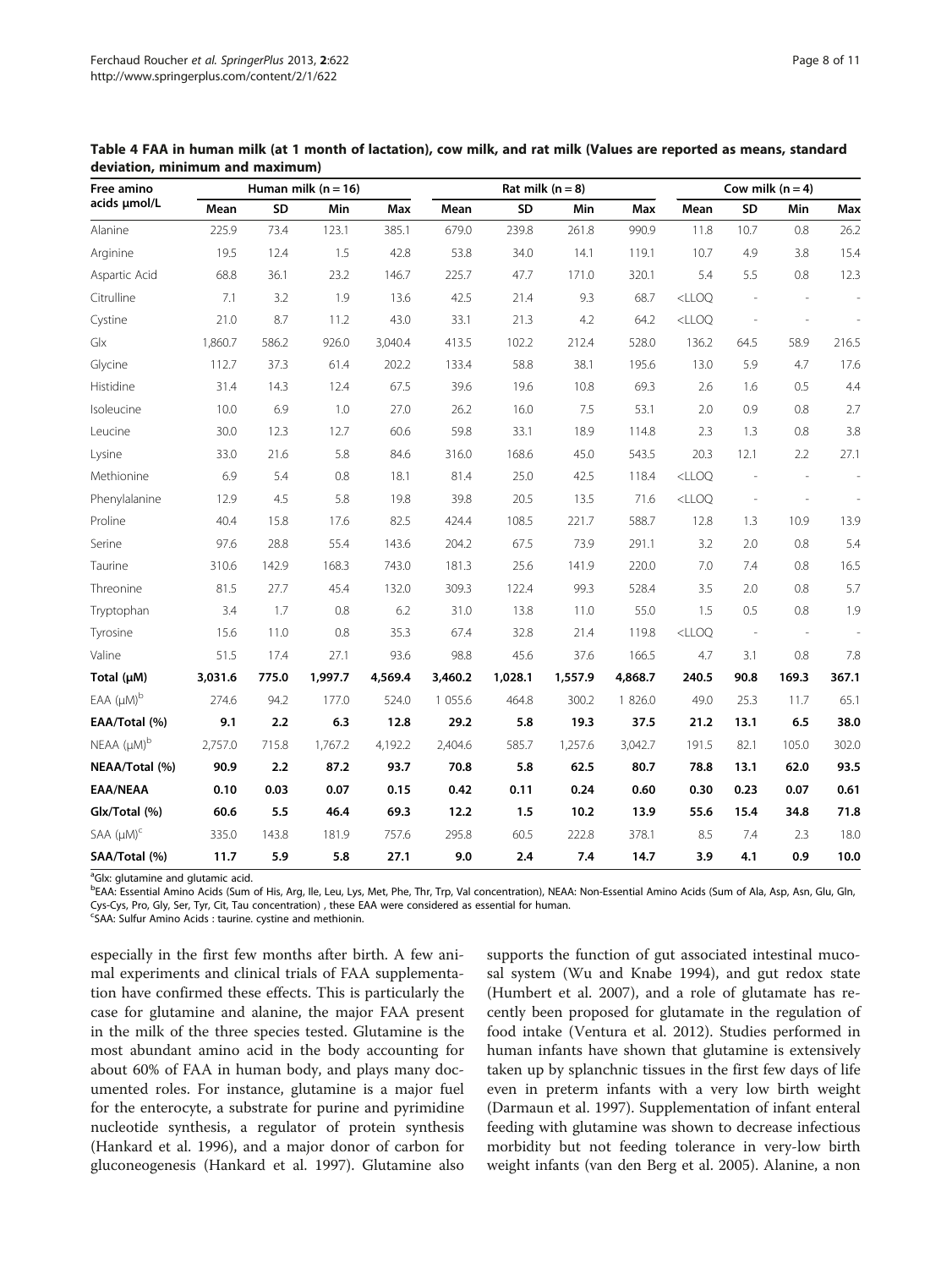<span id="page-8-0"></span>

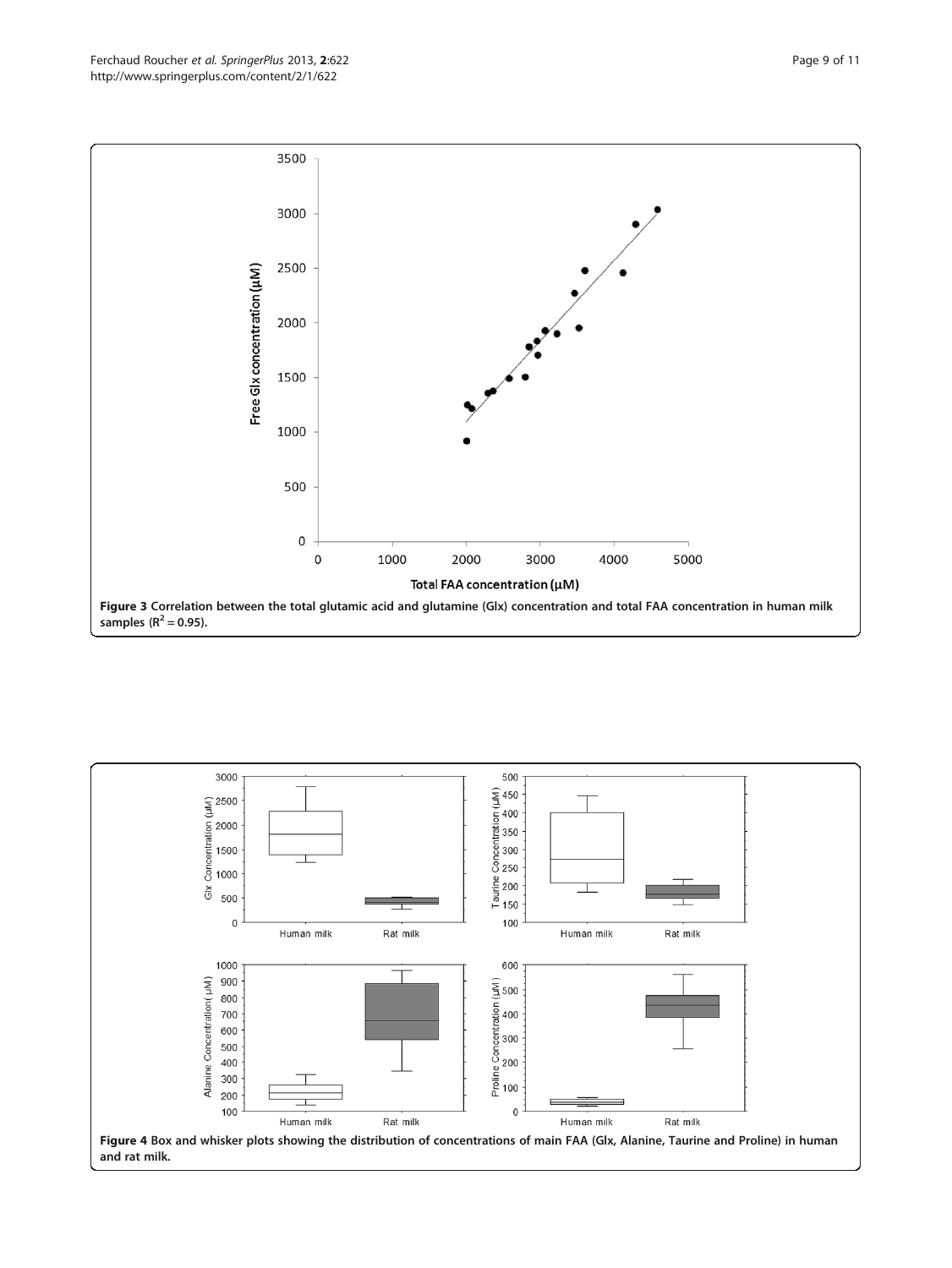<span id="page-9-0"></span>essential amino acid in human, is a major substrate involved in gluconeogenesis, and in the citric acid cycle. In a rodent model, alanine was shown to compete for the taurine transport site and to reduce renal cortex taurine content after its ingestion (Chesney 1988). Taurine and lysine, the two other prominent FAA in maternal and bovine milk, respectively, are considered key nutrients for growth and development. Through its role in bile acid conjugation, taurine plays a key role in intestinal fat absorption. Taurine also plays a role in the protection of neurons against oxidative damage (Huxtable [1992;](#page-10-0) Wharton et al. [2004\)](#page-10-0) although its beneficial effect on long-term neurodevelopmental outcome has still to be proven for preterm infants (Verner et al. [2007](#page-10-0)). The second most abundant FAA in milk rat, proline, is a glucogenic amino acid, a precursor of the polyamines, which play a key role in gut maturation in human neonates (Plaza-Zamora et al. [2013](#page-10-0)). In addition, proline is a precursor of arginine (Tomlinson et al. [2011\)](#page-10-0), the sole endogenous precursor of nitric oxide, which plays a critical role in the regulation of intestinal blood flow. Arginine supplementation was suggested to decrease risk of necrotizing enterocolitis in preterm infants (Amin et al. 2002). Wu et al [\(2011](#page-10-0)) showed the nutritional importance of the arginine–proline cycle for the growth and development of piglet intestine, and supplementation in arginine increased sow' milk production and enhanced the growth of suckling piglets (Mateo et al. [2008](#page-10-0)).

In conclusion, in this paper, we propose an innovative method to analyze FAA in mammalian milk. The fast sample preparation and short run time, and the low lower limit of detection are definite assets of the method. We are first to report the free amino acid composition of rat milk, and the ability to quantitate free amino acids in microsamples of milk is a definite advantage to assess milk composition in rodents. Regarding human milk, the monitoring of free amino acid composition may be relevant to the nutritional management of human infants. Many free amino acids indeed are thought to exert beneficial effects on infant physiology, but there is a wide range of variation between individuals; so ensuring specific free amino acids are present in a given maternal milk, at concentrations high enough to exert a physiological effect may prove helpful. Moreover, while many studies have shown that maternal diet can alter the fatty acid composition in human milk, very little is known about the potential manipulation of maternal protein and amino acid diet to alter milk amino acid composition, although a study of Guatemalan mothers suggests the source of protein (predominantly from plants vs. animal protein) dietary intake can modulate the free amino acid content of human milk (Wurtman and Fernstrom [1979](#page-10-0)). Exploring such relationship would clearly be warranted, in view of the increasing interest for research on maternal milk and its health benefits for human infants.

#### Competing interests

The authors declare that they have no competing interests.

#### Authors' contributions

The authors' responsibilities were as follows: CYB, VFR and MCAG designed the research, CYB and VFR wrote the manuscript, ED and CN performed analytical work, AMA performed animal experiments and harvest of rat milk, DD provided a significant advice in the designing of the research and revised the manuscript. All authors read and approved the final manuscript.

#### Acknowledgments

This work was funded, in part, by a grant from the Region Pays de la Loire (for the creation of the "Human milk" biocollection at Nantes University Hospital). The salary of Emmanuelle DESNOTS was directly supported by this programme. The authors are grateful to the staff of the Clinical Investigation Centre "Mother and Child" at the University Hospital in Nantes, especially Dr Cécile BOSCHER (MD) and Arnaud LEGRAND for their invaluable help in the management of the biocollection, to Hélène BILLARD for the preparation of the human milk samples from the biocollection, and also to Evelyne BERNARDIN for editing the bibliography.

#### Author details

<sup>1</sup> CRNH, Human Nutrition Research Center, Nantes F-44093, France. <sup>2</sup>LUNAM Université, Nantes F-44 200, France. <sup>3</sup>IMAD, DHU 2020, CHU Hôtel-Dieu, Nantes F-44 000, France. <sup>4</sup>INRA, UMR 1 280 Physiologie des Adaptations Nutritionnelles, Nantes F-44 000, France.

#### Received: 8 August 2013 Accepted: 16 October 2013 Published: 20 November 2013

#### References

- Agostoni C, Carratu B, Boniglia C, Lammardo AM, Riva E, Sanzini E (2000) Free glutamine and glutamic acid increase in human milk through a three-month lactation period. J Pediatr Gastroenterol Nutr 31(5):508–512
- Amin HJ, Zamora SA, McMillan DD, Fick GH, Butzner JD, Parsons HG, Scott RB (2002) Arginine supplementation prevents necrotizing enterocolitis in the premature infant. J Pediatr 140(4):425–431, S0022-3476(02)06379-5
- Armenta JM, Cortes DF, Pisciotta JM, Shuman JL, Blakeslee K, Rasoloson D, Ogunbiyi O, Sullivan DJ Jr, Shulaev V (2010) Sensitive and rapid method for amino acid quantitation in malaria biological samples using AccQ.Tag ultra performance liquid chromatography-electrospray ionization-MS/MS with multiple reaction monitoring. Anal Chem 82(2):548–558. doi:10.1021/ac901790q
- Arnould JPY, Boyd IL (1995) Inter- and intra-annual variation in milk composition in Antarctic fur seals (Arctocephalus gazella). Physiol Zool 68(6):1164–1180
- Atkinson SA, Anderson GH, Bryan MH (1980) Human milk: comparison of the nitrogen composition in milk from mothers of premature and full-term infants. Am J Clin Nutr 33(4):811–815
- Carratù B, Boniglia C, Scalise F, Ambruzzi AM, Sanzini E (2003) Nitrogenous components of human milk : non-protein nitrogen, true protein and free amino acids. Food Chem 81(3):357–362
- Chesney RW (1988) Taurine: is it required for infant nutrition? J Nutr 118(1):6–10
- Chuang CK, Lin SP, Lee HC, Wang TJ, Shih YS, Huang FY, Yeung CY (2005) Free amino acids in full-term and pre-term human milk and infant formula. J Pediatr Gastroenterol Nutr 40(4):496–500
- Darmaun D, Roig JC, Auestad N, Sager BK, Neu J (1997) Glutamine metabolism in very low birth weight infants. Pediatr Res 41(3):391–396. doi:10.1203/ 00006450-199703000-00015
- Dietzen DJ, Weindel AL, Carayannopoulos MO, Landt M, Normansell ET, Reimsschisel TE, Smith CH (2008) Rapide comprehensive amino acid analysis by liquid chromatography/tandem mass spectrometry: comparison to cation exchange with post column ninhydrin detection. Rapid Commun Mass Spectrom 22:3481–3488
- Grigor MR, Allan J, Carne A, Carrington JM, Geursen A (1986) Milk composition of rats feeding restricted litters. Biochem J 233(3):917–919
- Hankard RG, Haymond MW, Darmaun D (1996) Effect of glutamine on leucine metabolism in humans. Am J Physiol 271(4 Pt 1):E748–754
- Hankard RG, Haymond MW, Darmaun D (1997) Role of glutamine as a glucose precursor in fasting humans. Diabetes 46(10):1535–1541
- Horta BL, Bahl R, Martines JC, Victora CG (2007) Evidence on the long-term effects of breastfeeding. Systematic reviews and meta-analyses. World Health Organization, Geneva (CH)